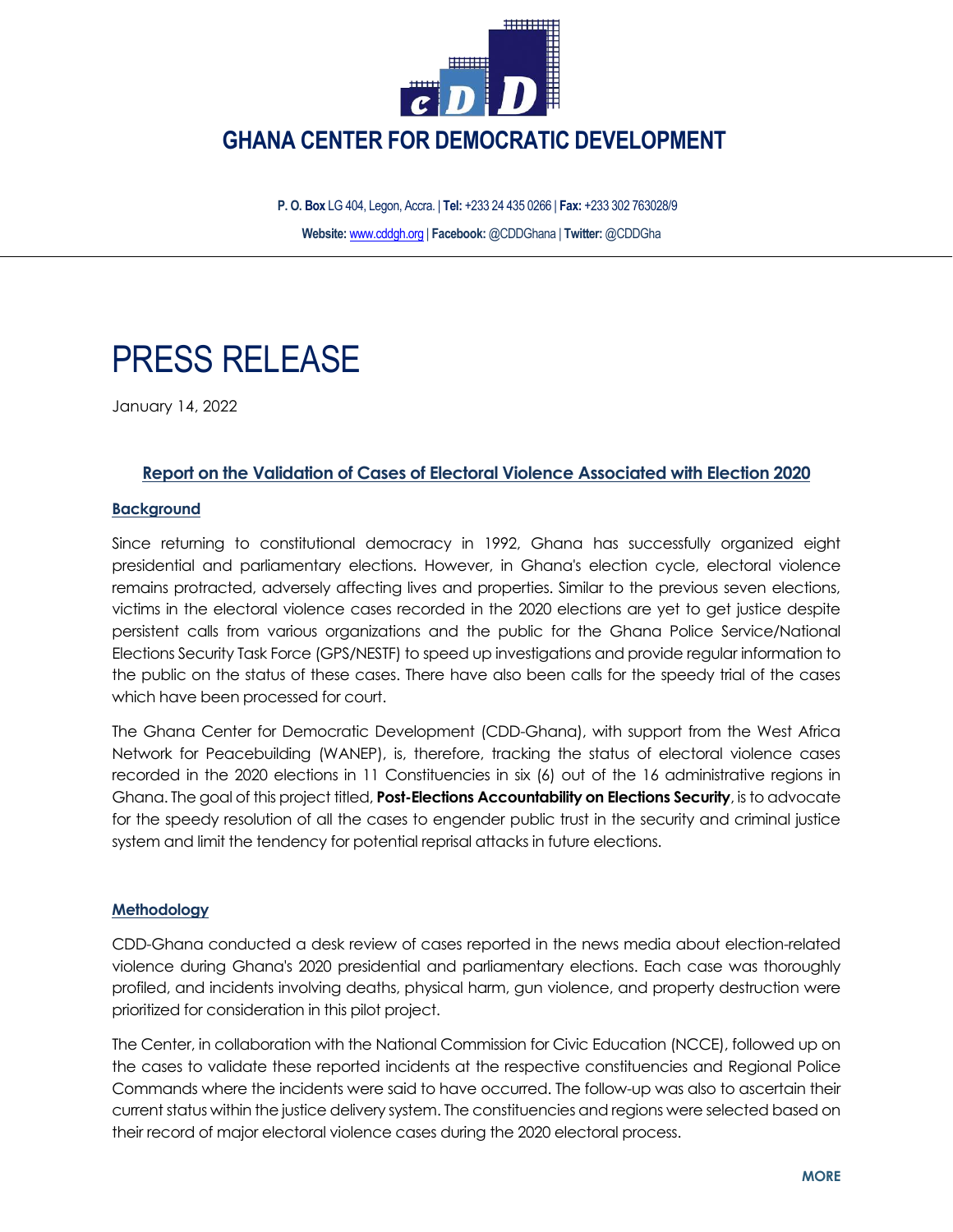The fieldwork took place from December 6 to 10, 2021. The team visited and interacted with Officers in some Police Commands, the victims and families affected by the incidents. A checklist was used to guide the process of soliciting information from Police Officers and victims or their families. The team again contacted the Criminal Investigations Department (CID) at the Police Headquarters in January 2022 and was provided with further validation and update on the selected cases. A total of 12 cases from 11 constituencies were validated, and the findings are presented in subsequent sessions.

### **Summary Findings**

- Some financial support was given to victims during visits by some influential persons. In addition, constituency party executives and some individuals provided some support to victims and their families. However, this form of support depends on the political party affiliation of the victims and or their families.
- **IDED The almost all the cases tracked, the victims and or families made no official reports to the Police.** Actions were taken by the security officers present when the incidents occurred, and, in a few cases, official reports were made by their political party leaders.
- Almost all the victims and or their families do not have information about the status of their cases. They seem to solely depend on the Police and the media for updates. Again, no dedicated family member(s) or individuals followed up consistently on the cases for updates. In a few instances where some follow-ups were done, they were undertaken by constituency executives of political parties to support victims who are party members or affiliates.
- Out of the 12 cases tracked, four (4) are in court, three (3) are still under investigation, three (3) has been forwarded to the Attorney General's (AG) office for advice, while two (2) have been settled by the parties involved.

### **Main Findings**

### **I. Reported cases at the District Police Commands**

- On whether the District Police Command received official reports from victims and their families regarding the cases and had records of them, all the District Commands visited confirmed having records of these cases. However, most (9 out of the 12) of the cases were not officially reported to the Police. Regardless, the security personnel at the incident scene took it up and made some arrests on the day and subsequent days after the incident occurred. On the other hand, a few cases (3 out of the 12) were officially reported to the Police.
- Concerning why the victims and or their families are not making follow-ups on the cases, most of the victims indicated that they expected the Police to contact them to aid the investigation and frequently brief them on the status of the case. Others also stated that the slow pace of the justice delivery system, especially for election-related violence, informed their decision not to pursue their cases. Again, some do not trust that the judicial system will deliver justice on their behalf. Instead, they will seek revenge when their party regains political power.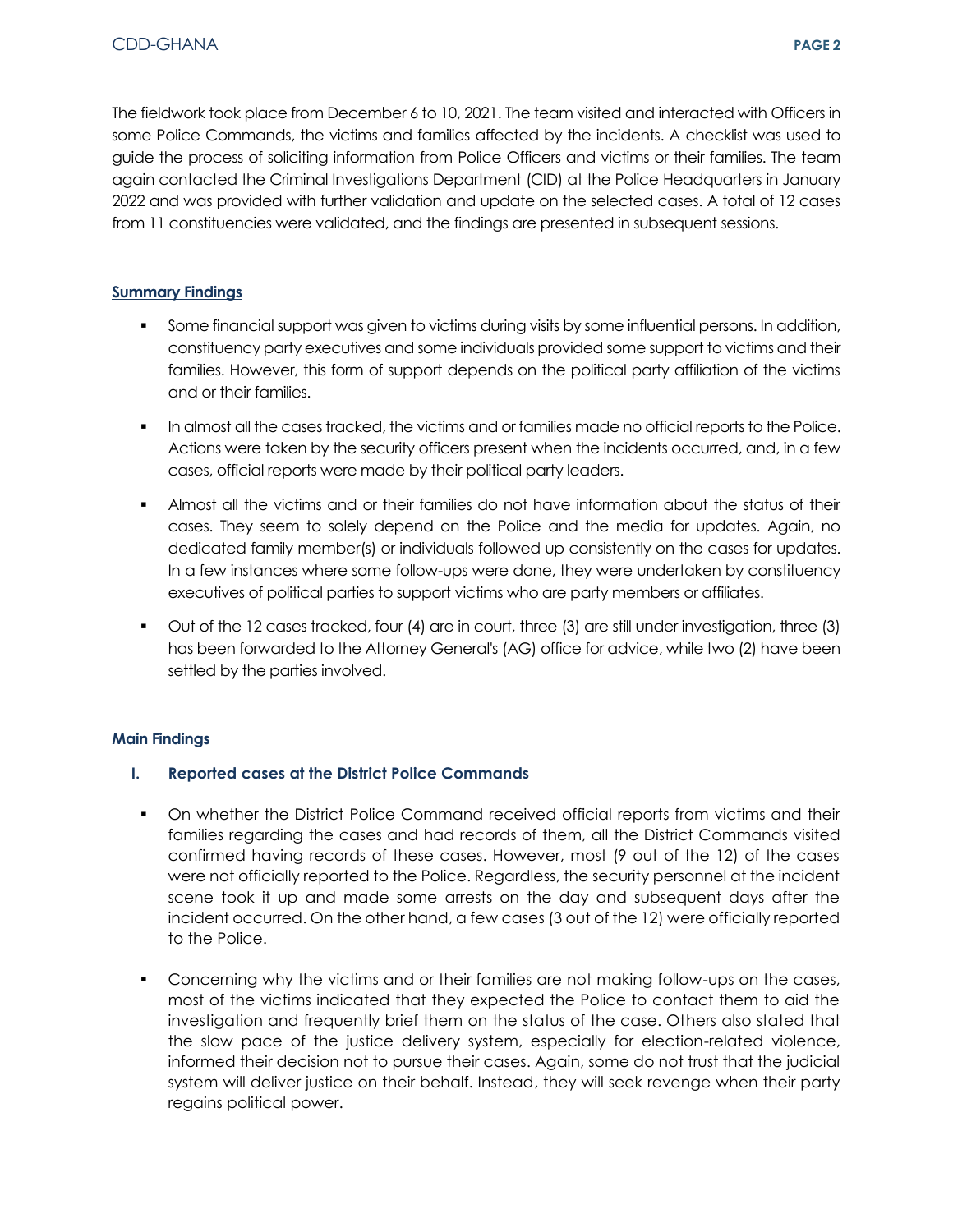

#### **II. Status of the Cases**

- Out of the 12 cases tracked, four (4) of the cases are currently in various courts. They include the following:
	- 1. In Savelugu, a representative of the District Police Command indicated that the case was reported at the Municipal Police Office. However, it was being handled by the Regional Crime Investigation Department (CID) in Tamale. A representative of the CID in Tamale indicated that the case was initially at the Circuit Court and was later forwarded to the Magistrate Court in Tamale for Committal. There have not been any proceedings or hearing on the case at the Magistrate Court since it was forwarded.
	- 2. In Dormaa West of the Bono East region, a representative noted the Regional Criminal Investigations Department (CID) received advice from the Attorney General's (AG) Department, so they proceeded with prosecution at the Wamfie Magistrate Court. However, the case is always adjourned anytime they go for court proceedings. The last court date was December 15, 2021, and again, it was adjourned to January 25, 2022.
	- 3. The recorded incident at Ablekuma Central Constituency is being tried at the Accra Circuit Court.
	- 4. A Cape Coast Circuit Court has granted bail to some four (4) persons who were arrested by the Kasoa Divisional Police Command in the Central Region for burning of motorbikes at a registration center in Kasoa.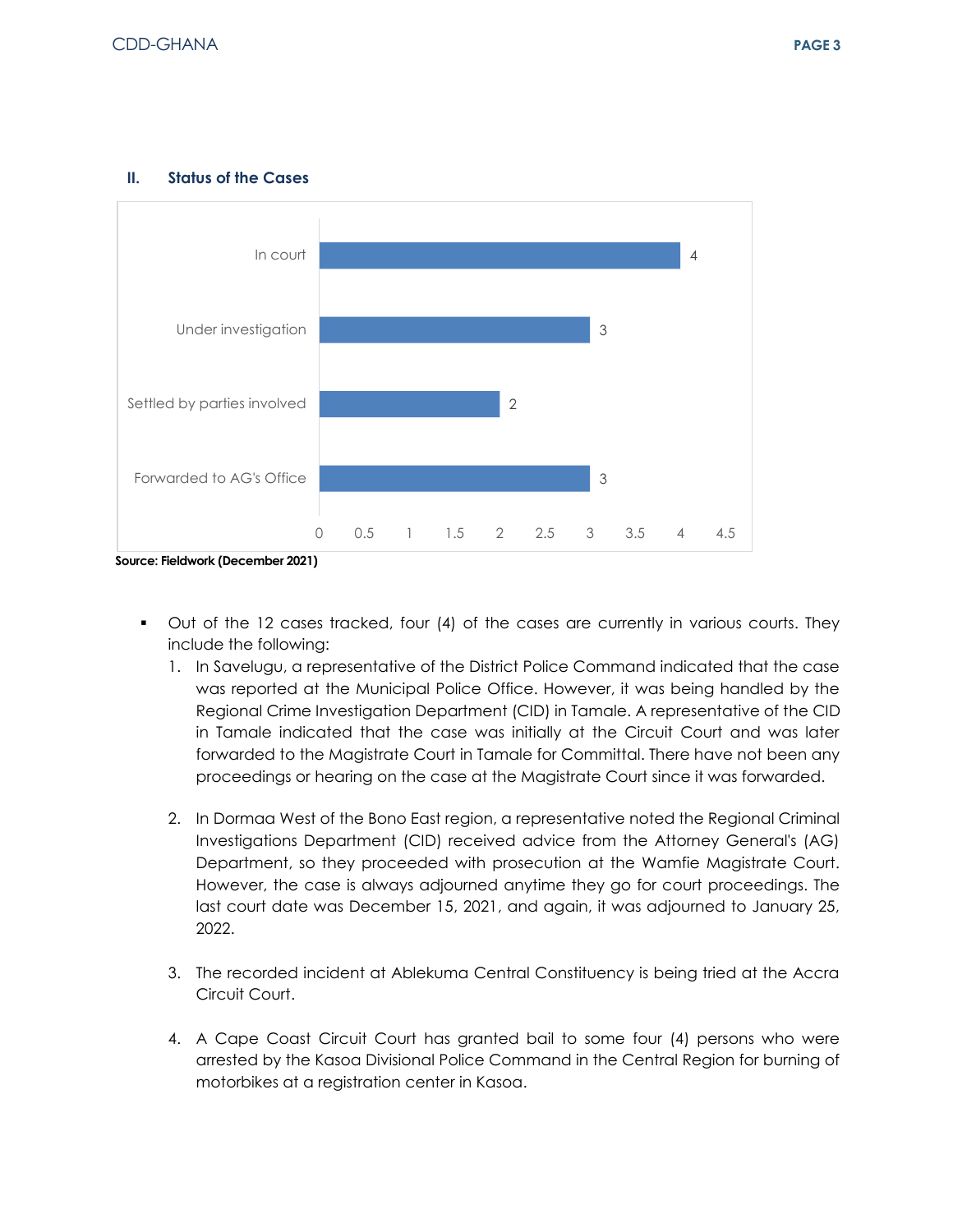- Three (3) are still under investigation a year after the incidents occurred. They include the following:
	- 1. the shooting incident at the Steps to Christ School at Kasoa on December 7, 2020 where unknown gunmen shot two people
	- 2. the attack at the voters' registration center at Ajumako Besease in the Ajumako Enyan Essiam constituency, where a group of people stormed the Christ Apostolic Church registration center injuring two people in the process
	- 3. the burning of the Electoral Commission's office at Fomena constituency
- Three (3) has been forwarded to the AG's Office, and the Police is awaiting advice from the AG's office. They include the following:
	- 1. the case involving the killing of a 28-year-old graduate of Teacher Training College at Banda Ahenkro during the voter registration exercise
	- 2. the shooting incident at the Techiman South Constituency in the Bono East Region leading to the death of two people
	- 3. the shooting incident at Odododiodio Constituency leading to the death of two people
- Two (2) of the cases have been discontinued (settled by the parties involved) because the political parties involved – the New Patriotic Party (NPP) and the NDC decided to resolve the cases amicably outside of the courts. These are the clash between NPP and NDC party supporters at a rally at Kpandai and a clash among NPP party supporters at Asante Akyem North constituency in the Ashanti Region. *(Refer to the appendix for details of the cases*)

## **III. Compensation for Victims**

- The medical expenses for victims and other related costs and support for affected families were catered for by the political parties, MP aspirants or the sitting Member of Parliament (MP) in their respective constituencies. For instance, the victim who was shot in the arm at Kasoa in the Awutu Senya East Constituency on December 7, 2020 said the NDC's 2020 parliamentary candidate paid for his hospital bills while the NDC's Constituency Chairman provided support by taking care of the school fees of his three children.
- Regarding the burnt motorbikes at the Steps to Christ center in Kasoa during the voter registration exercise in July 2020, the NDC's 2020 parliamentary candidate replaced the motorbikes with new ones for the victims. In the Ajumako Enyian Assam Constituency, the sitting MP paid the hospital bills of the victim whom his opponents attacked. In the Savelugu Constituency, three (3) out of the four (4) victims, including the deceased's family, indicated their affiliation with the NDC party; hence, they were compensated by the party's MP of the constituency.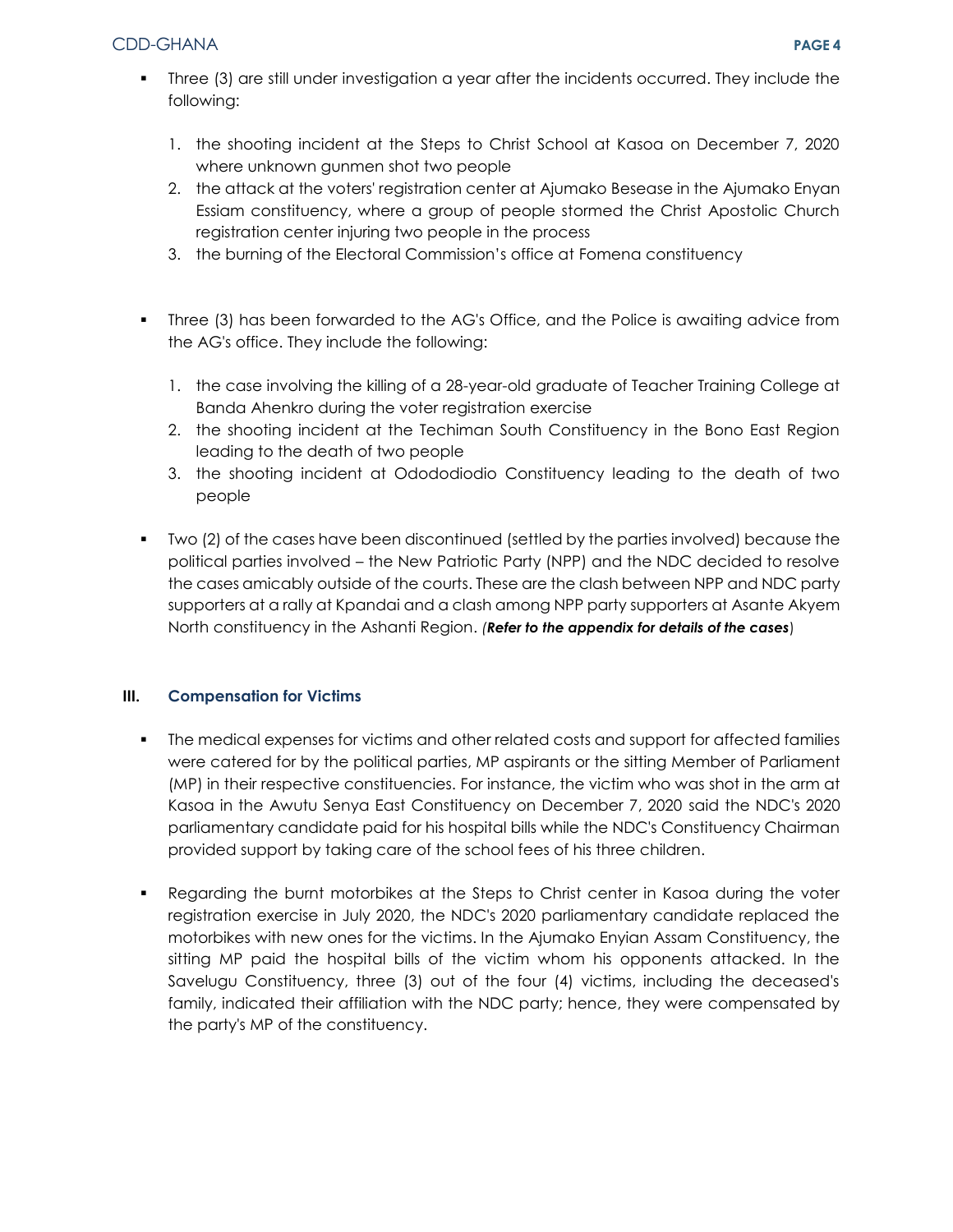## **IV. Conclusion and Recommendations**

CDD-Ghana, WANEP and NCCE will continue to monitor and update the public on the status of the cases for the next two months. On account of the one-year anniversary of the 2020 elections, the project partners wish to commiserate with the victims and families for their loss. We urge them to remain calm and have trust in the criminal justice system to deliver justice to them. In view of this, the following recommendations are being made in the pursuit of justice for victims and families:

- The Ghana Police Service should periodically provide the public with updates on the status of each of the cases as a way of enhancing transparency in the handling of these cases.
- The partners urge the respective Police Commands handling the cases to expedite action on the pending investigations.
- A similar appeal goes to the Attorney General (AG) to expeditiously consider cases forwarded to his Office for advice to enable prosecutions to commence.
- We urge the courts that have commenced hearing of the cases to consider the circumstances of these cases and the implications on Ghana's democratic and rule of law credentials and give expeditious hearings for appropriate and deserved justice for the victims, and also serve as a deterrent to others.
- **There is the need for continuous sensitization and public education on the effects of electoral** violence in affected communities by agencies such as the National Peace Council, NCCE and Civil Society Organizations (CSOs).
- The Legal Aid Board should endeavour to provide legal support to victims of electoral violence so that they can have legal advice on their cases and how to proceed with follow-up in their pursuit for justice
- The Ministry of Interior and the Ministry of National Security must take steps to support the affected victims and their families.

#### **-End-**

### **About CDD-Ghana**

With a mission to promote and deepen democratic consolidation, good governance, and inclusive growth and development, the Ghana Center for Democratic Development (CDD-Ghana) works to support and promote a free, peaceful, and a well-governed democracy in Ghana and in other parts of Africa. CDD-Ghana has cultivated an enduring reputation as a leader in the field of democracy and governance, which enables the adoption and implementation of targeted strategies aimed at addressing the fundamental issues hindering citizens from enjoying the full benefits democracy and good governance has to offer.

**For more information, please contact:** 

**Efua Idan Atadja Senior Communications Specialist Telephone: +233 59 691 3690 Email: [e.osam@cddgh.org](mailto:e.osam@cddgh.org) Website[: www.cddgh.org](http://www.cddgh.org/)**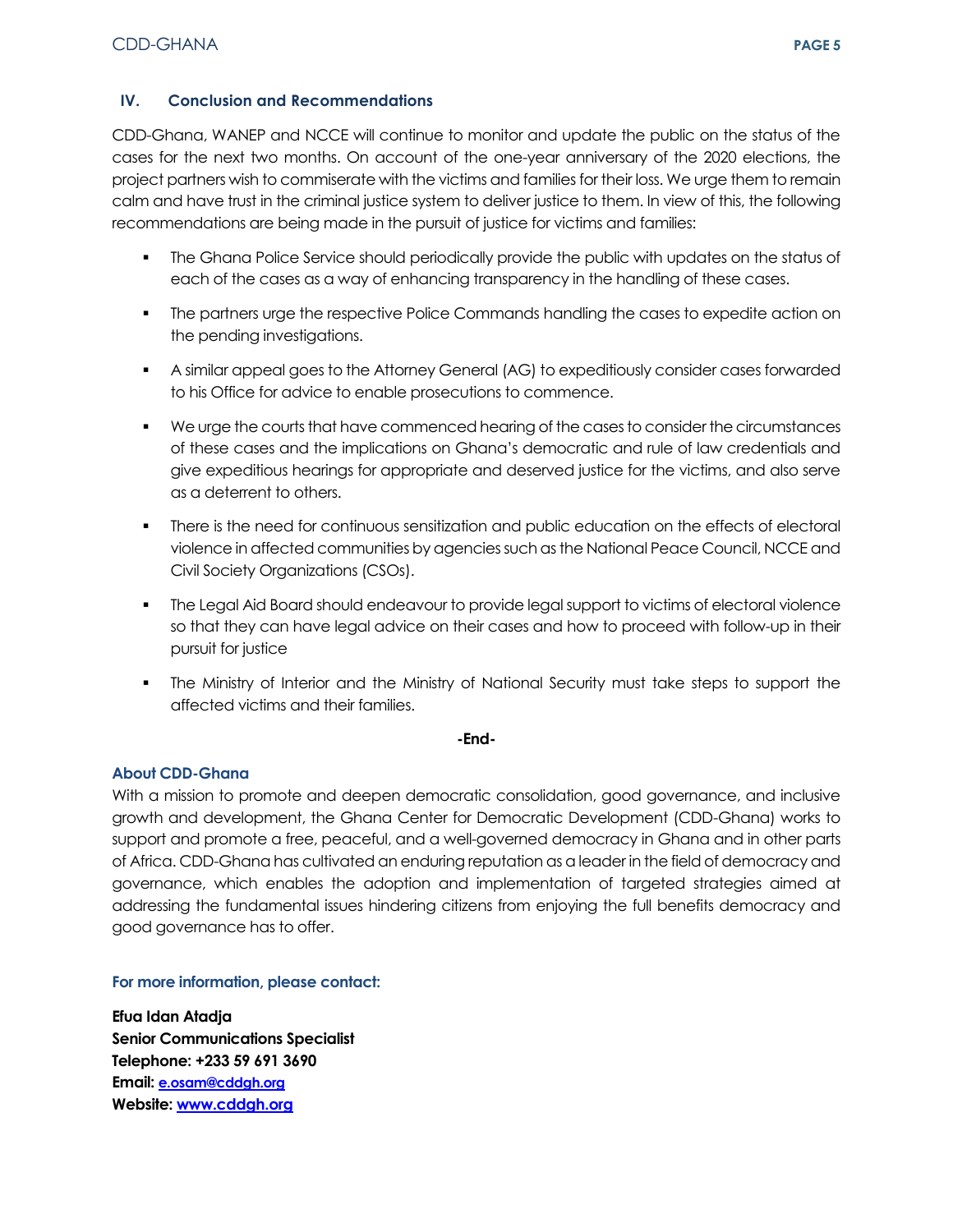| S/N            | <b>Region</b>    | Constituency /<br><b>District</b> | <b>Description of Incident</b>                                                                                                                                                                                                                                                       | Number of<br><b>Death</b> | Number of Injured<br>persons | <b>Status of Case</b>                                                                                                                                          |
|----------------|------------------|-----------------------------------|--------------------------------------------------------------------------------------------------------------------------------------------------------------------------------------------------------------------------------------------------------------------------------------|---------------------------|------------------------------|----------------------------------------------------------------------------------------------------------------------------------------------------------------|
|                | <b>Bono</b>      | Banda                             | On July 14, 2020, a student lost his life in the<br>Banda constituency. The deceased died from<br>wounds sustained from stabbing by thugs who<br>stopped the bus he was traveling on from<br>Kabronum to Banda Ahenkro.                                                              | One                       | Unspecified                  | Docket forwarded to AG and awaiting<br>advice                                                                                                                  |
|                |                  | Domaa West                        | One person died, and two others were in critical<br>condition after a renewed clash between some<br>supporters of the New Patriotic Party (NPP) and<br>the National Democratic Congress (NDC) at<br>Nkrankwanta in the Dormaa West District of the<br>Bono Region on August 8, 2020. | One                       | Two                          | Prosecution has started at the Wamfie<br>Magistrate Court, the next court date is<br>January 25, 2022                                                          |
| $\mathbf{2}$   | Greater<br>Accra | Odododiodio                       | Two people died and six others sustained injuries<br>from gunshots on December 7, 2020.                                                                                                                                                                                              | Two                       | Six                          | Three suspects have been charged with<br>murder on the advice of the Attorney<br>General. Docket has been forwarded to<br>the same office for further action.  |
|                |                  | Ablekuma Central                  | Shooting at collation center on December 7,<br>2020. There was a shooting incident during the<br>compilation of the elections results.                                                                                                                                               | One                       | Four                         | The suspect is being tried at the Accra<br>Circuit Court                                                                                                       |
| 3              | Northern         | Kpandai                           | At least, seven people got injured following a<br>clash between supporters of the NDC and NPP<br>during a political rally at Kumude in the Kpandai<br>Constituency on December 6, 2020.                                                                                              |                           | Unspecified                  | Case has been settled by the parties<br>involved                                                                                                               |
|                |                  | Savelugu Municipal                | A civilian allegedly shot at a Police Station when<br>people besieged the station on December 8,<br>2020 killing a 15-year-old in the process                                                                                                                                        | Two                       | Three                        | The Member of Parliament and the Chief<br>of Duko, have been charged with two<br>counts of unlawful possession of a firearm<br>at the Tamale Magistrate Court. |
| $\overline{4}$ | <b>Bono East</b> | Techiman<br>South<br>Constituency | On December 8, 2020 the security officers<br>present at the constituency collation center<br>were alleged to have fired warning shots to<br>disperse the crowd and this led to the death of<br>two people.                                                                           | Two                       | Six                          | A duplicate case docket has been<br>prepared and forwarded to Attorney<br>General's Department, Sunyani, for<br>advice. Advise being awaited.                  |